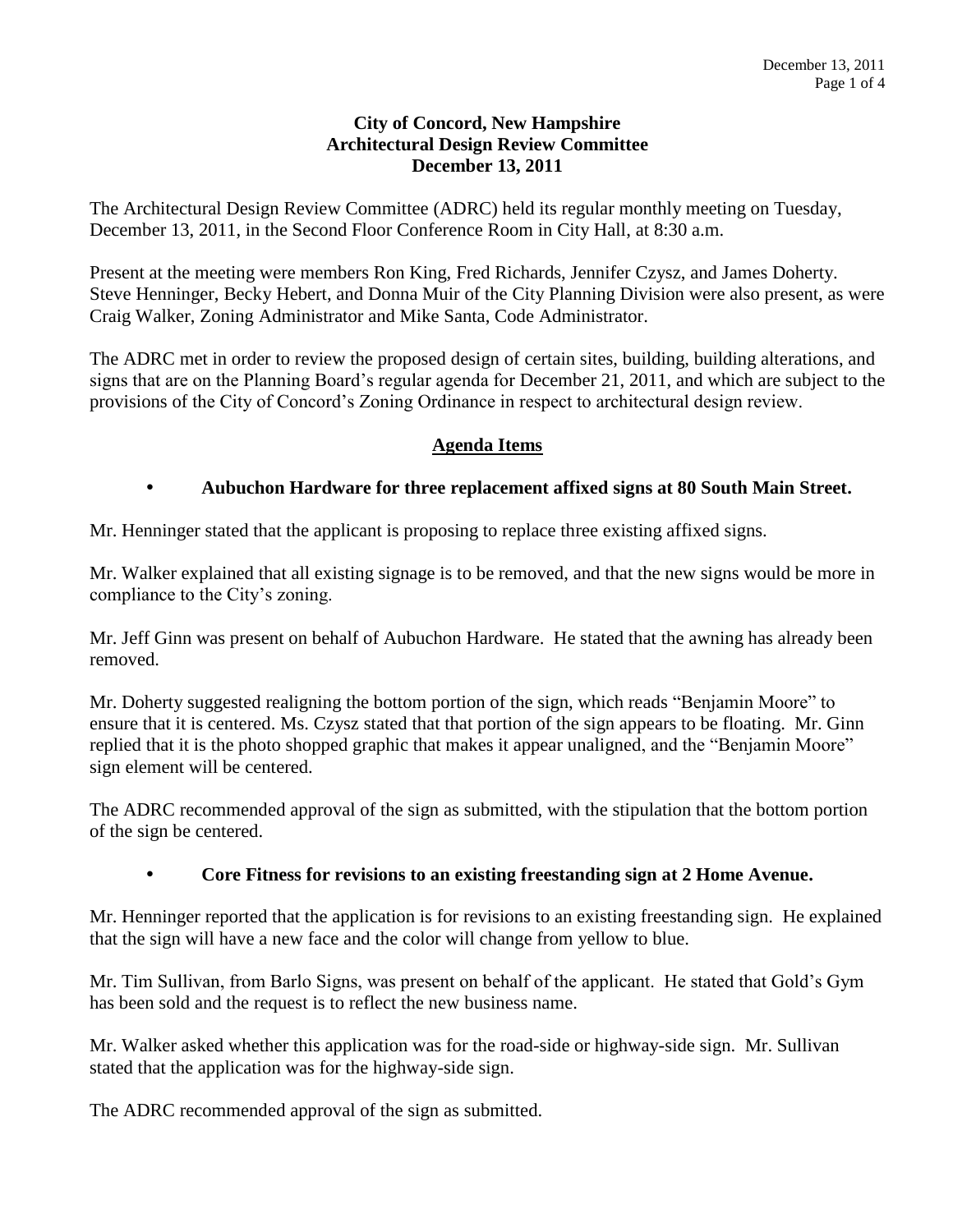## **Concord Christian Academy for revisions to an existing freestanding sign at 37 Regional Drive**

Mr. Henninger stated that the applicant had not provided revisions as previously requested, so this application would be removed from the ADRC agenda.

# **Pompanoosuc Mills for a replacement affixed sign at 3 Eagle Square.**

Mr. Henninger explained that the application was for a replacement affixed sign.

Mr. Chuck Sikes was present on behalf of Pompanoosuc Mills. He stated that this is a new sign, which will have dark green lettering on a Navajo white façade, which has already been painted. He stated that the P and M letters would be 15 inches high, and the remaining letters would be 12 inches high.

The ADRC recommended approval as submitted.

## **Consideration of revisions to an existing building and site for Havenwood Heritage Heights at 141 East Side Drive. (2011-0048)**

Mr. Henninger reported that the application was for revisions to an existing building and site.

Ms. Ann Andrus, from Cobb Hill Construction, was present on behalf of the applicant. She stated that the building, which sits on its own lot, is located at the main entrance to Heritage Heights on East Side Drive and was formerly a medical office building. She explained that it is the intent of Havenwood Heritage Heights to merge the lot into the Havenwood Heritage Height property. The building will be used as a multipurpose accessory to the campus for the private use of Havenwood Heritage Heights. She stated that the building will be gutted and new plumbing, heating, and flooring will be installed.

Ms. Andrus explained that the base project will be to add an airlock to the building, which will eliminate the need for steps into the building. Depending on the cost, items that may also be included are a covered entry on the side of the building, a small addition to the rear of the building, and a covered walkway over an existing concrete stairway, which is exposed to the weather. Additionally, she stated that the applicants are currently assessing the condition of the existing vinyl siding.

Mr. Walker asked if double doors would be installed in the proposed small addition. Ms. Andrus stated that this is still in the design phase. She also stated that the same white vinyl windows would be used in the addition to match the remainder of the building. Mr. Walker noted that double doors would facilitate bring items to the stage in the main meeting space.

Mr. King asked about the site lighting. Ms. Andrus responded that the lighting and landscape plans were still being worked on. Mr. Henninger stated that these plans would need to be received by the Planning Division by next Tuesday in order to be reviewed by staff prior to the Planning Board meeting.

Mr. Henninger asked if the ADRC was okay with Planning Staff reviewing the final lighting and landscaping plans and making recommendations to the Planning Board. The ADRC agreed.

The ADRC recommend approval of the plans as submitted.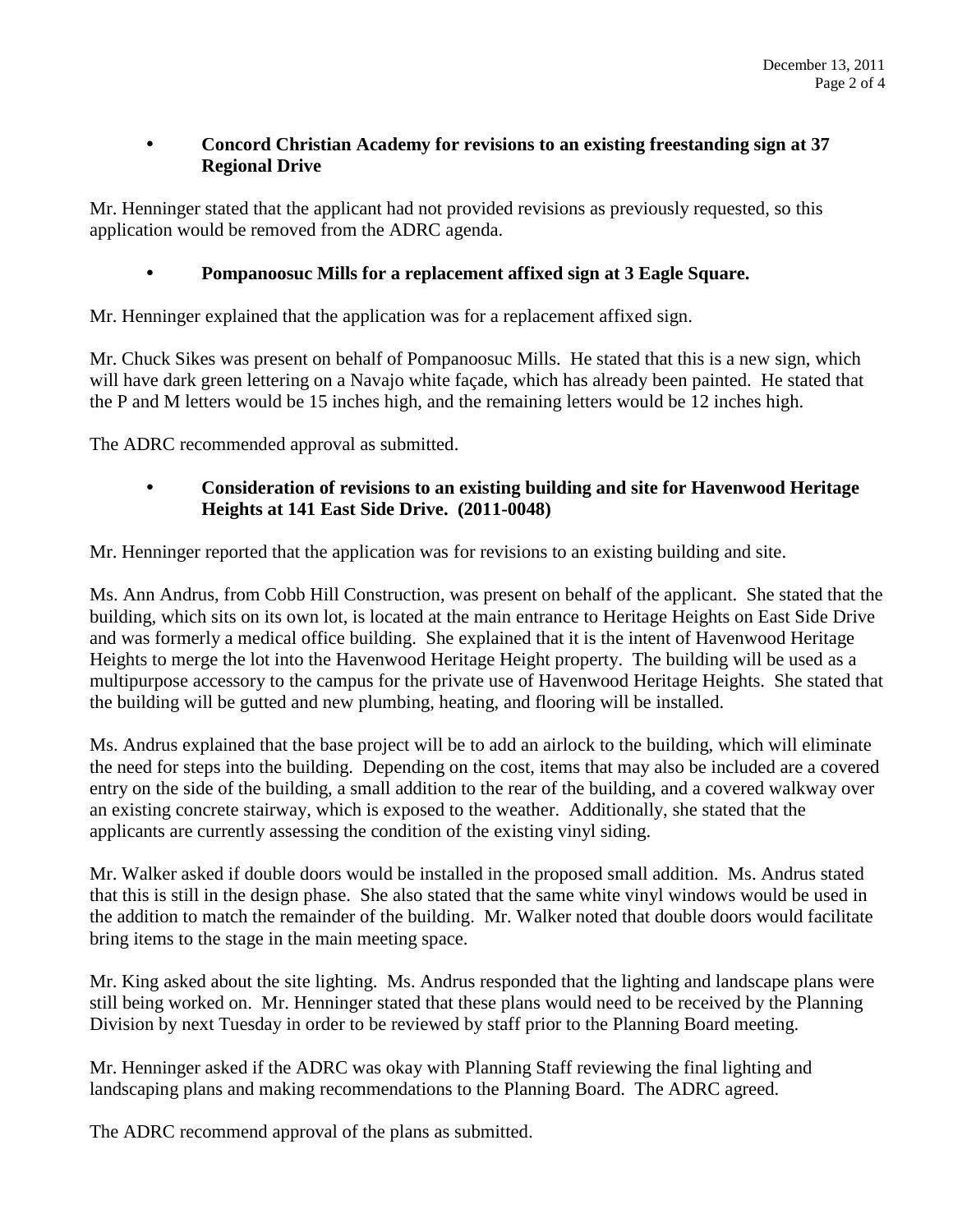### **Consideration of a Master Sign Plan for the Duprey Center, LLC, located at 49 South Main Street. (2011-0047)**

Mr. Henninger noted that the Planning Board denied the application for the Master Sign Plan for the freestanding sign; however, approved the two etched signs for the Greater Concord Chamber of Commerce (Chamber) and the League of New Hampshire Craftsmen (League).

Mr. Steve Duprey, the applicant, was present, as was Mr. Richard Uchida, attorney for the applicant.

Ms. Hebert stated that the Planning Board did not act on the banner sign portion of the application, as licensing for banners comes under the purview of the City Council.

Mr. Duprey stated that he was unhappy with the Planning Board's rejection of the sign package, in light of the ADRC's approval. He explained that the League can opt out of their lease without at least the same amount of signage that they had at the North Main Street location. He also stated that the Chamber's Visitor Center will not move in until the signage issue is resolved.

Mr. Duprey reported that the Planning Board said that office space doesn't usually get signage. He said that while 70 percent of the building is office space, 30 percent is retail. He stated that the City had a desire to create a plaza similar to the Capital Commons, while not losing any parking spaces, and that he is now being penalized for helping the City out.

Mr. Duprey said that the Planning Board didn't like freestanding signs or banners. Mr. Henninger stated that the banners are a public policy issue, and that the Planning Board said that they would not take up the issue of the banners. Ms. Hebert reiterated that the Planning Board felt it couldn't approve or disprove the signs due to the location, as a license issued by City Council would be necessary to have a freestanding sign in the public right-of-way.

Mr. Duprey stated that after speaking with City Administration, the decision regarding the banners would be controlled by Main Street Concord. He said that Matt Walsh suggested that the banners be placed on the building. Mr. Duprey then stated that he would again talk with City again with the City Administration regarding the banners and whether he can move the freestanding sign to the building. If the freestanding sign is moved next to the building, Mr. Duprey will have to remove the heated sidewalks. He also stated that some signs along Main Street protrude into the City right-of-way. He also may have to get rid of some of the trees as well.

Mr. King suggested that the signs for this building could be combined with the signage for the Bindery Building. Mr. Duprey didn't think that would work as he is going to build the Bindery building to the build-to line. Ms. Hebert suggested that the space between the two buildings could be redesigned for signage.

Mr. Duprey stated that if he used blade signs, they would have to stick out too far in order to be seen over the two-foot bump out of the building. He also suggested that three blade signs could be installed on the front of the building and three could be installed on Theatre Street.

Ms. Hebert suggested that three arch signs could be designed using internally illuminated channel letters across the front of the building, having two of the arches protrude from the each side of the building bump out, and the third arch sign protruding from the bump out portion of the building. She stated that this could be an eye-catching colorful sign that would bring an urban feel to South Main Street. She stated